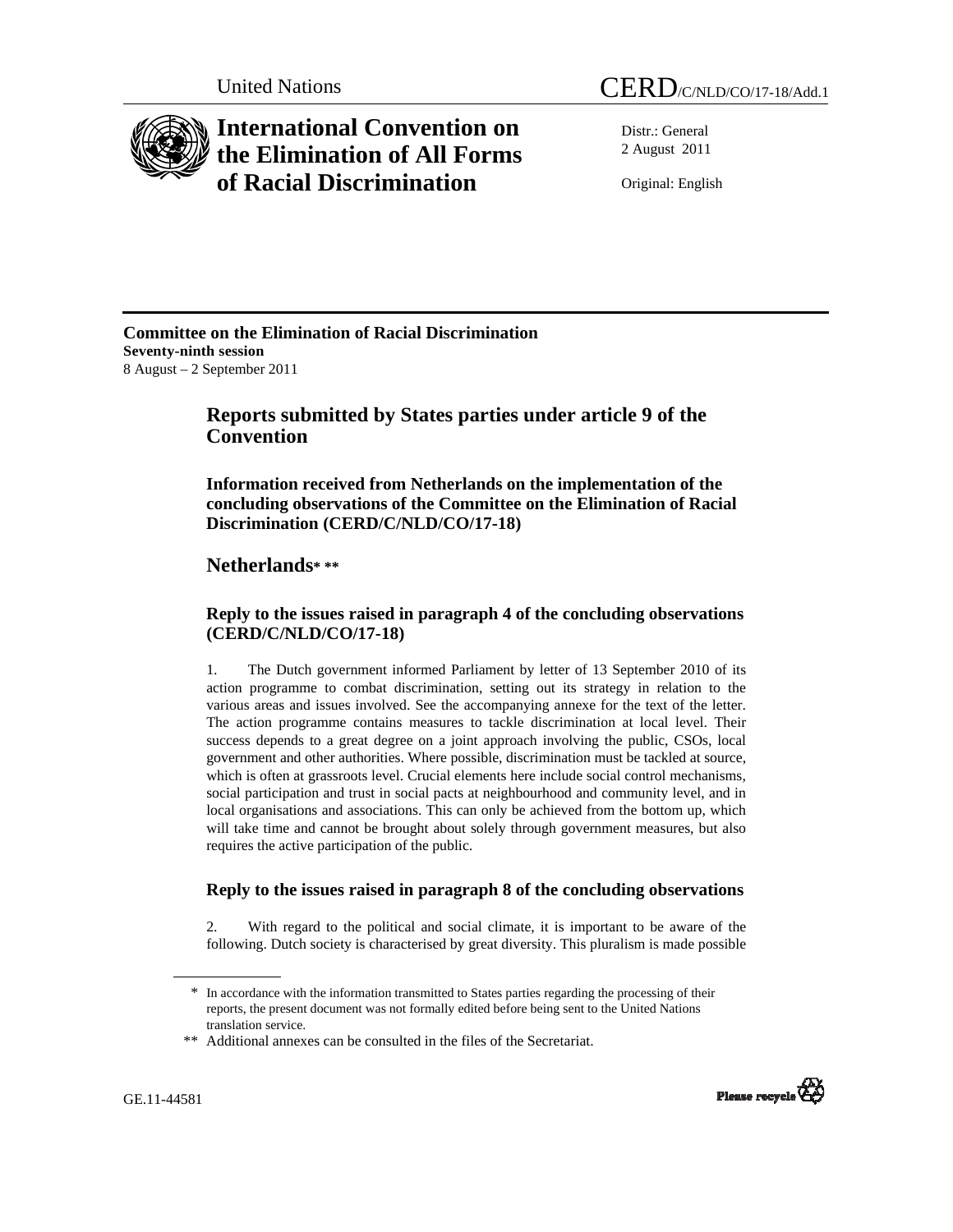by the free and open nature of society. The freedoms in question are anchored in the Dutch constitution and in human rights conventions, which are thus a bedrock of broadly shared principles.

3. Dialogue on social issues is crucial in a democratic state governed by the rule of law. The same applies to issues concerning the exercise of constitutional freedoms. Dialogue is in fact central to the way in which Dutch democracy functions. However, it goes without saying that action is taken against utterances incompatible with provisions of law or with legal frameworks created at national and international level with a view to eliminating discrimination. It should be noted that this will depend on the nature and the tenor of such utterances, whether they form part of a cohesive whole, and the context in which they were made.

4. While public debate of political issues is possible, the intimidation of political candidates is not tolerated. Politicians have more leeway in public debate than members of the public. The leeway enjoyed by politicians in parliamentary discussion and debate is even greater.

### **Reply to the issues raised in paragraph 10 of the concluding observations**

5. The Dutch police have been drawing up national crime pattern analyses for discrimination since 2008. This involves analysing all incidents of a discriminatory nature reported to them, from actual discrimination to crimes of other kinds that involve an element of discrimination. Crimes are classified according to grounds and manner of discrimination. Categories include racial discrimination, anti-Semitism and discrimination against homosexuals. The national crime pattern analysis for discrimination in 2009 (Poldis 2009) is enclosed as an annexe. The analysis for 2010 will be completed in June.

6. The Public Prosecution Service also draws up an annual report on discrimination, based on cases handled. See the annexe '*Cijfers in Beeld 2009*'. At present the report does not extend to crimes of other kinds that involve an element of discrimination, though these will be included as of 2012.

7. The police and the Public Prosecution Service are working towards producing a joint national analysis for discrimination.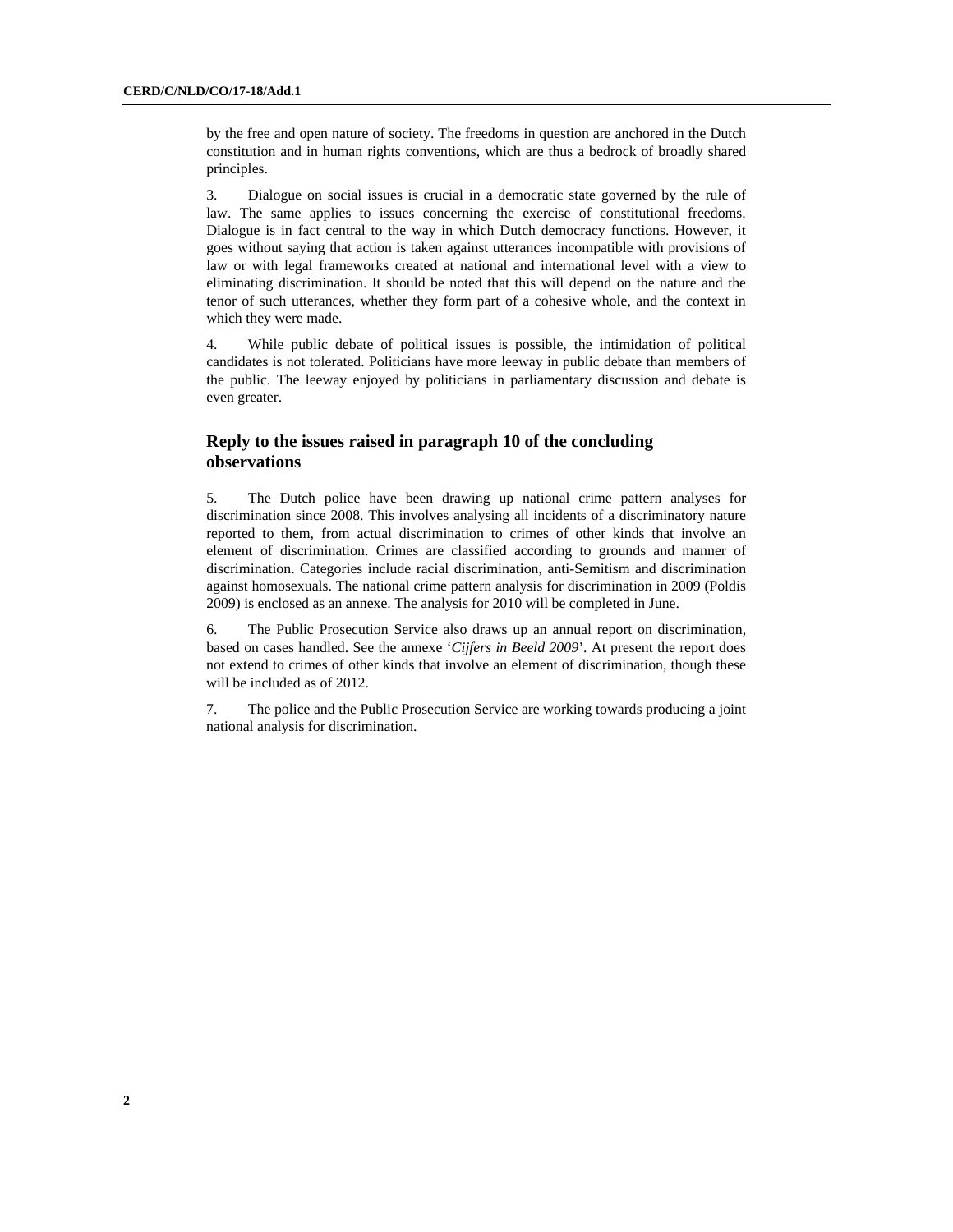### **Annexes**

### **Annex I**

## **I. Letter from the Minister of the Interior and Kingdom Relations/Minister of Justice**

To the President of the House of Representatives

The Hague, 13 September 2010

Dear Madam President,

I am pleased to present you with a copy of Poldis 2009, the police's national crime pattern analysis for discrimination (CPD).<sup>1 and 2</sup> I am also pleased to present the programme of action to tackle discrimination, both in my own capacity and on behalf of the Minister for Housing, Communities & Immigration, the Minister of Health, Welfare & Sport, and the State Secretary for Education, Culture & Science.

The programme of action incorporates a response to the motion tabled by Van der Staaij et al. (32 123 VI, no. 111). This motion (passed on 29 June 2010) was submitted during the emergency debate on anti-Semitism with the House on 24 June 2010, and calls for a programme of action to combat anti-Semitism. During this debate I announced to the House that I would respond to this motion in the wider context of discrimination in general, with a special focus on combating anti-Semitism. The programme of action also touches on the motion tabled by Voordewind et al. (32 123 VI, no. 113), also adopted on 29 June 2010, which called on the government to request the police and the justice authorities to again register reports of anti-Semitism.

Moreover, the programme of action looks in closer detail at my promise to draw on lessons learned from the programme on safe working conditions for public sector employees, where it relates to willingness to lodge criminal complaints of discrimination against public service employees, in encouraging people to report discrimination.

### **II. Police national crime pattern analysis for discrimination**

### **A. Poldis 2009 – crime pattern analysis for discrimination**

1. Poldis 2009, the police's national crime pattern analysis for discrimination, provides an overview and analysis of police data regarding incidents of discrimination in 2009, examining the nature and extent of discrimination. This includes the main grounds for, and forms of, discrimination, and the locations in which it took place. Poldis 2009 was drawn up on the basis of the case overviews compiled by the 26 police forces, and commissioned by the discrimination portfolio manager of the Board of Chief Constables (RKC).

<sup>&</sup>lt;sup>1</sup> This fulfils the promise made by the then Minister of the Interior and Kingdom Relations to submit the crime pattern analysis for discrimination to the House this summer (Parliamentary Papers II 2009- 2010, 27 017, no. 69<br><sup>2</sup> Available for consultation at the House of Representatives Information Centre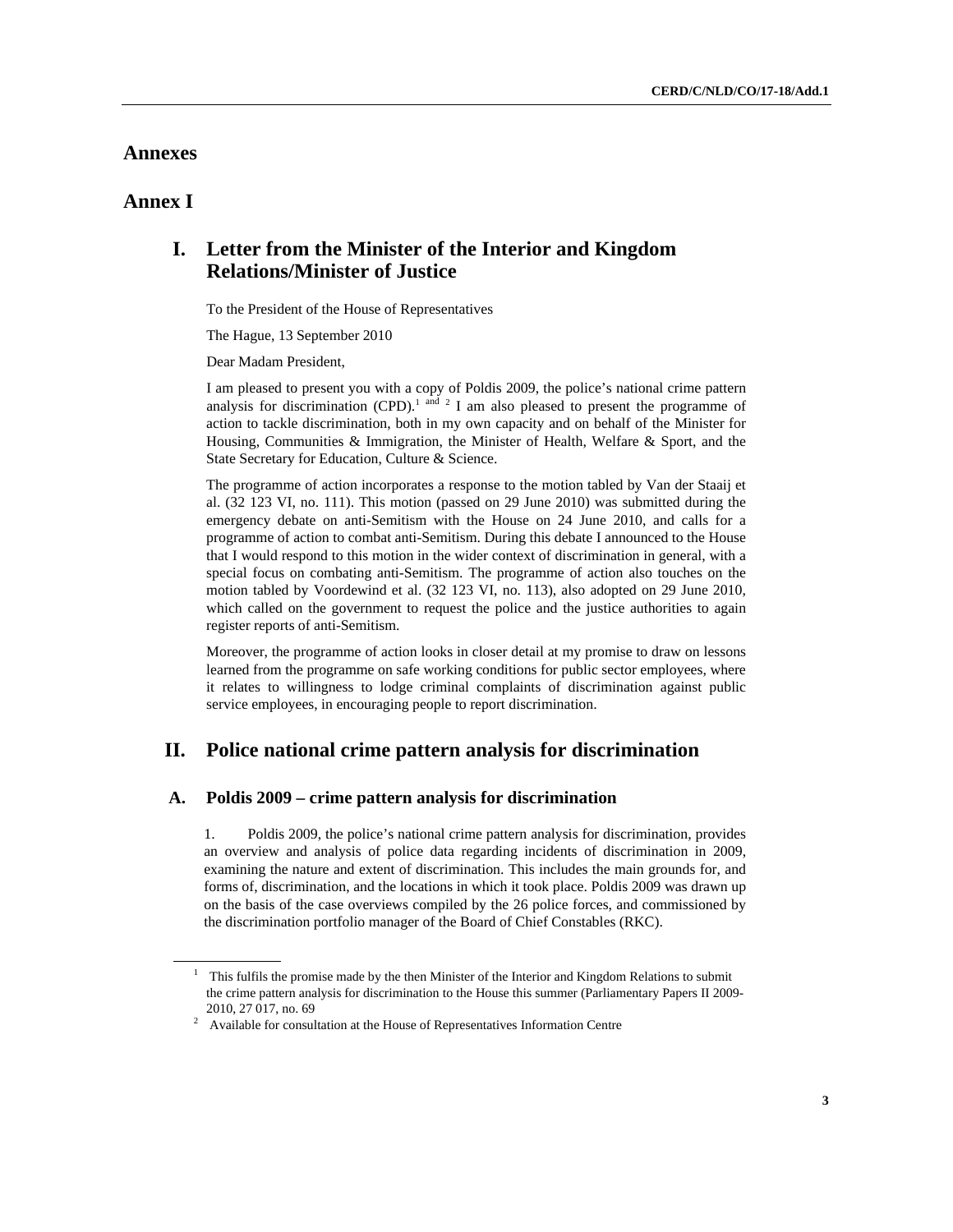2. Before examining the main results, we should note that there are reservations regarding the figures for 2009. Research conducted for Poldis 2009 revealed that incidents of discrimination are still not being registered consistently by different regional police forces. The conclusion is that the 2009 transition to the police's new national registration system, the Basic Law Enforcement Database (*Basisvoorziening Handhaving*, BVH), has negatively impacted registration. We are currently working to improve the BVH. The national case overview, developed for registering incidents of discrimination, is applied in most regions. Although most regions comply with national agreements, data collection remains vulnerable to regional shifts in focus and personnel. Moreover, victims' willingness to come forward and file a criminal complaint is still cause for concern. Many incidents of discrimination are not reported to the police. The findings of Poldis 2009 should, therefore, be interpreted with caution.

3. The main conclusions of Poldis 2009 are:

 (a) In total, 2,212 incidents of discrimination were registered by the police in 2009. The figures are more or less the same as for 2008 (26 fewer incidents).

Discrimination on the grounds of origin and ethnicity is the most common among all incidents registered by police. Nationally, though, there were fewer incidents in 2009 than in 2008 (761 compared with 898). There has been a striking fall in the number of incidents relating to origin and ethnicity registered by the Amsterdam-Amstelland regional police force, accounting for more than half of the drop in numbers.

 (c ) Discrimination on the grounds of sexual orientation increased from 380 incidents in 2008 to 428 in 2009. Given the regional variations and, especially, shifts in reporting, the researchers warn against drawing conclusions regarding any rise or fall in societal discrimination on the grounds of sexual orientation. According to police registers, discrimination on the grounds of sexual orientation largely takes the form of insults and verbal abuse (318 incidents). The number of registered violent crimes (assault and street violence) committed on the grounds of sexual orientation is 71, representing 35% of the 199 registered violent crimes of a discriminatory character.

 (d) According to the figures, insults and verbal abuse are still the main manifestation of discrimination (58%). Daubing extreme rightwing graffiti on buildings, or scratching it on cars, also constitutes a high proportion (26%) of discriminatory incidents registered by police.

 (e) Most discriminatory incidents take place in the local neighbourhood or the personal relationships of those involved (30.5%). 10.5% of registered incidents relate to the work environment. Discrimination in the entertainment sector or bars and at school or in school-related environments still accounts for 5%-6% of incidents. Places of worship (churches, mosques and synagogues) are relatively rarely the target of discriminatory incidents (less than 1%).

 (f) The figures show an increase in the proportion of women among both suspects (an increase from 6.7% to 10.1%) and victims (an increase from 6.7% to 14.2%). Most suspects and victims are still men.

 (h) The number of anti-Semitic incidents registered by the police has increased by 68 (from 141 to 209 in 2009). Further analysis has shown that most of the increase can be attributed to the rise in incidents in the Rotterdam-Rijnmond region (an extra 48). The region saw a large increase in all types of incidents of discrimination in 2009, due to the switch to the national registration system.

4. The following can be noted in connection with the growth in the number of cases of anti-Semitism registered by the police (in addition to the switch in the method of registration in Rotterdam-Rijnmond). On 1 July 2010 the 2009 Racial Discrimination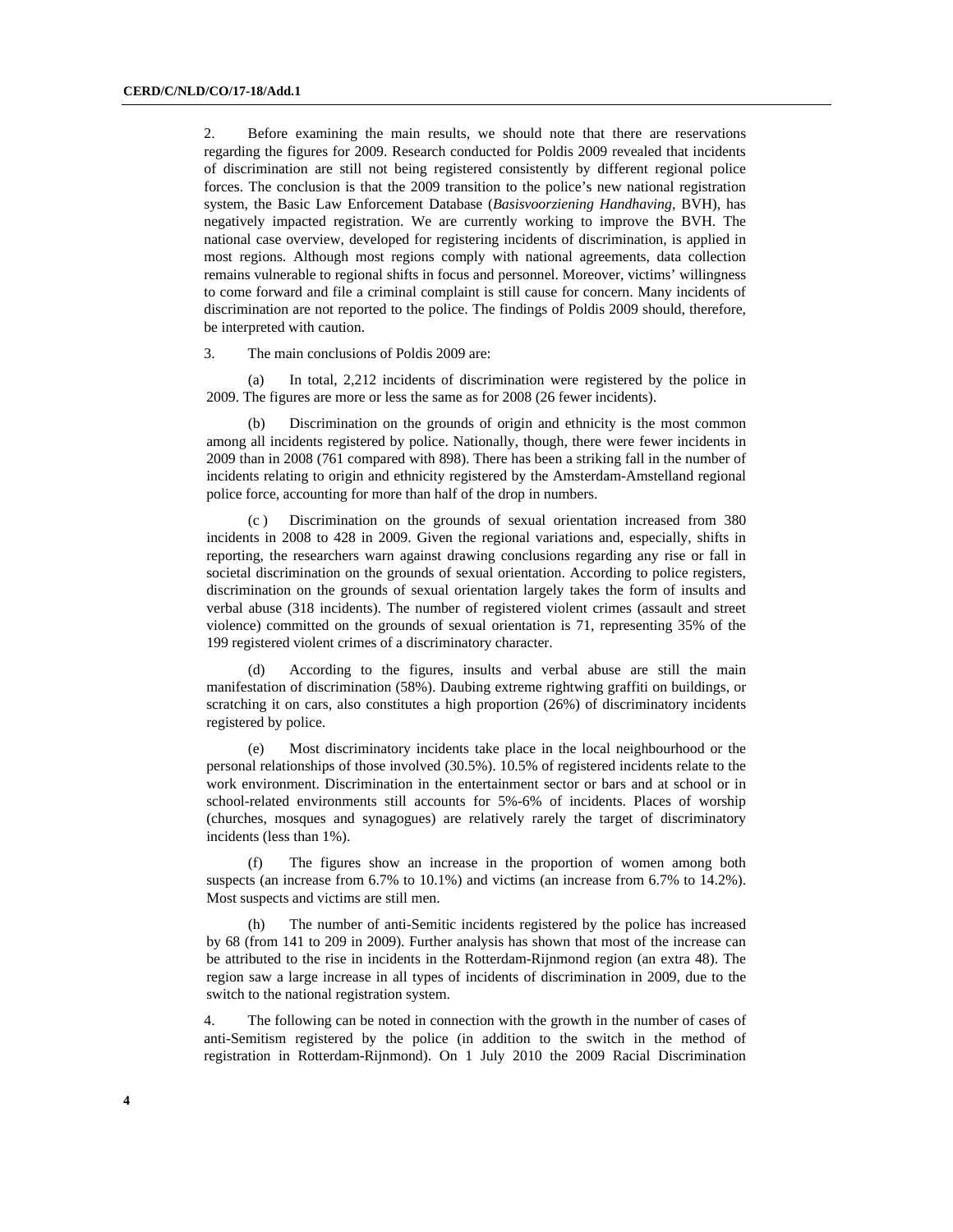Monitor was submitted to the House (Parliamentary Papers II 2009-2010, 30 950 no. 18). The Monitor listed reports and complaints of discrimination on the grounds of race, skin colour, origin, nationality and ethnicity received between 2005 and 2008 by antidiscrimination bureaus, the Internet Discrimination Hotline (MDI), the police, the Public Prosecution Service (OM) and the Equal Treatment Commission (CGB). It also examined trends in these types of complaint. Although there was an increase in anti-Semitic incidents reported to the police in 2009, the Monitor shows a fall in such incidents in the period up to 2008. However, the Monitor notes that, at times of Middle East conflicts involving Israel, the number of anti-Semitic reports and incidents in the Netherlands can peak briefly, but sharply. The increase in police registrations of such incidents in 2009 may indeed relate to developments in the Middle East, given the Gaza war at the end of 2008/beginning of 2009.

5. In the programme of action I will look in greater detail at the measures taken to improve regional and national crime pattern analysis for discrimination.

#### **B. Anti-discrimination action programme**

6. The Dutch government believes it is very important to combat discrimination. It is the duty of a democratic state governed by the rule of law to stand up for the human dignity of every individual. Every discriminatory act or form of treatment must be vigorously suppressed. Article 1 of the Constitution establishes an important principle for a democracy governed by the rule of law: 'All persons in the Netherlands shall be treated equally in equal circumstances. Discrimination on the grounds of religion, belief, political opinion, race or sex or on any other grounds whatsoever shall not be permitted.' The democratic state and the rule of law invoke values such as freedom, equality, solidarity and room for diversity, meaning that people are held accountable for their behaviour, not for their origin, sex, religion, or any other quality or background.

7. Combating discrimination starts with promoting mutual respect. The point is recognising the value of other people. Mutual respect is rooted in democracy and the rule of law, in which the state shows in word and deed that every individual is important, regardless of their personal characteristics or way of life. History has taught us what can happen when people are excluded on the grounds of such characteristics and ways of life. The significance of the words 'never again' echoes from our past. We must hear these words and put them into practice now and in the future.

8. That is why the government is fighting to protect the principle of equality enshrined in article 1 of our Constitution and the inviolability of human dignity enshrined in article 1 of the Charter of Fundamental Rights of the European Union.<sup>3</sup>

9. The programme of action sets out the measures and new initiatives for combating discrimination, specifically focusing on anti-Semitism. Areas relevant within this framework are the local approach, reporting incidents and lodging criminal complaints, registration and insight, investigation and prosecution of offences, and education and public information about discrimination. This meets the requirements of the Van der Staaij motion.

10. The programme of action focuses, for example, on the importance of cooperation at local level between the authorities and Jewish and other interest groups, and on projects specifically aimed at combating xenophobia and anti-Semitism among young people. It also

<sup>&</sup>lt;sup>3</sup> This government's continuous efforts are also set out in its response to the advisory report of the committee on propagating the core values of the rule of law, Parliamentary Papers II 2008-2009, 29 279, no. 83).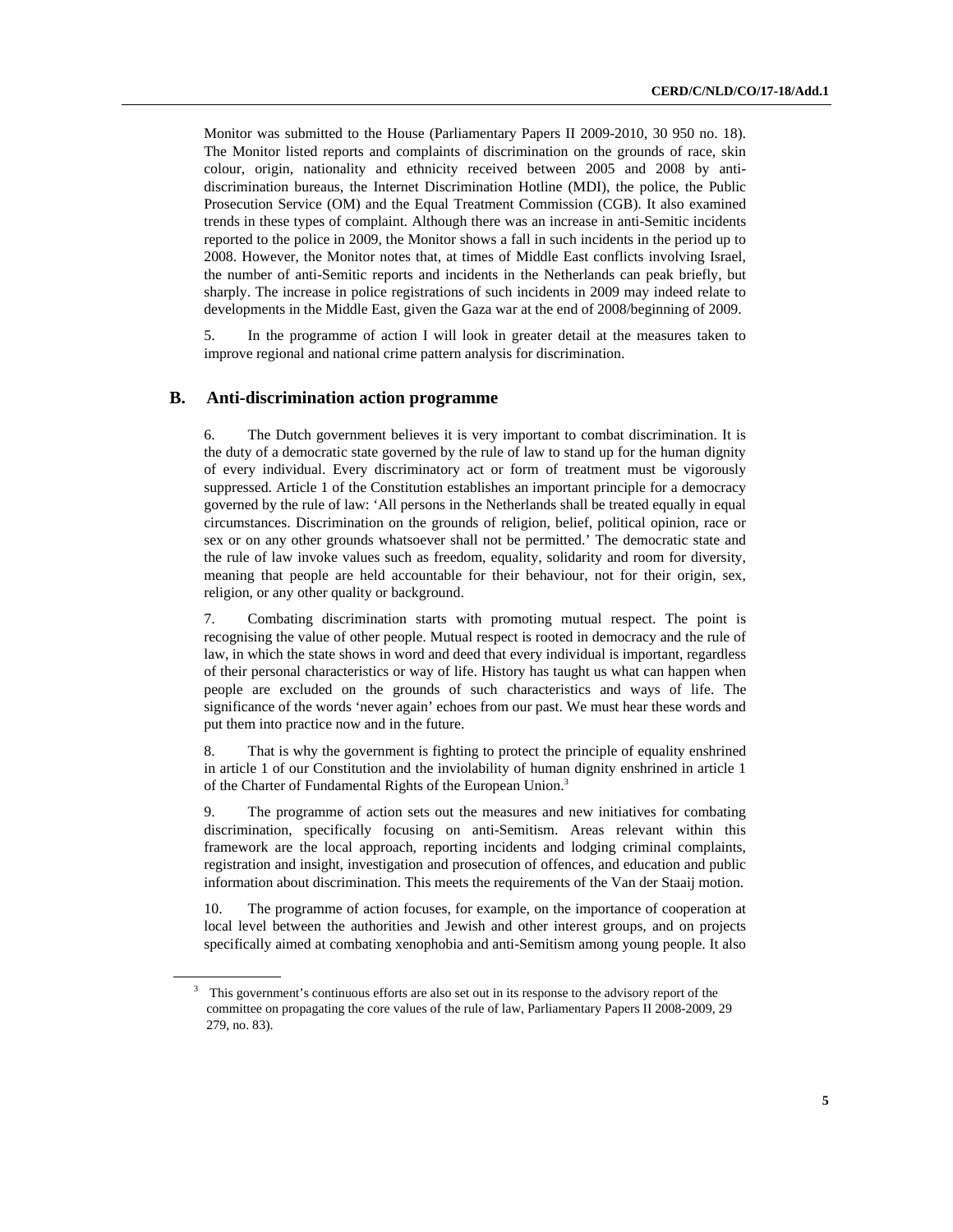looks at the importance of reporting discrimination and lodging criminal complaints, and of informing the public about how to do so. Measures taken by the government to combat discrimination and anti-Semitism on the internet also feature explicitly.

11. The government attaches importance to improving the registration of discrimination and monitoring specific forms of discrimination, such as anti-Semitism. This includes measures for improving registration by the police and the justice authorities, as well as ways of ensuring that different registers are better coordinated. We also examine investigation and prosecution, and how anti-Semitism features in teaching and in public information about the Second World War.

12. The main principles of the programme of action were discussed at an interministerial meeting, chaired by the Ministry of Housing, Spatial Planning and the Environment (VROM), with a number of national Jewish organisations. As coordinating ministry in the field of racial discrimination, VROM will continue these discussions in the future. Specific elements of this programme of action, and other subjects, will feature in these discussions.

### **1. Local approach**

13. Discrimination often manifests itself in people's immediate surroundings, for example in the area or neighbourhood in which they live. With the introduction of the Municipal Anti-Discrimination Services (ADV) Act, which entered into force in 2009, the legislator made it possible for everyone to report discrimination directly to an easily accessible ADV in their own vicinity, or to ask the ADV for help and advice. ADVs provide municipalities with annual figures on reports of discrimination at local level. The ADV Act provides municipalities with pointers for steering anti-discrimination activity at local level, so that they can formulate local anti-discrimination policy in cooperation with the Public Prosecution Service, the police and the ADVs.

14. The Ministry of the Interior and Kingdom Relations is currently working to commission a survey of the national coverage of municipal anti-discrimination services. The results of this survey will be sent to the House at the end of this year.

15. Given the importance of the connecting role of municipalities, in autumn 2009 the then Minister for Housing, Communities and Integration and the then Minister of the Interior and Kingdom Relations organised three regional meetings with the Association of Netherlands Municipalities to inform municipalities about the ADV Act. These introduced the guidelines for a local approach to discrimination, entitled 'Everyone=equal', which focus on contact and cooperation with local interest groups.

#### **(a) Regional forum on discrimination (RDO)**

16. Cooperation between the Public Prosecution Service, the police and the ADVs primarily takes place within the RDOs, which are chaired by the public prosecutor with responsibility for discrimination cases. The case overviews drawn up by regional police forces and the reports made to anti-discrimination bureaus are discussed and their seriousness assessed. There are also strategic consultations on identifiable trends and developments in discrimination, which can serve as a basis for local policy and appropriate measures.

 (a) RDOs will be encouraged to keep in contact with local interest groups, such as the gay rights organisation COC and the local Jewish community, and to take account of their observations. These organisations can also share information.

 (b) The importance of professional annual reports drawn up by regional police forces (regional crime pattern analysis of discrimination) and anti-discrimination services will also be emphasised. After all, they provide input for regional and local anti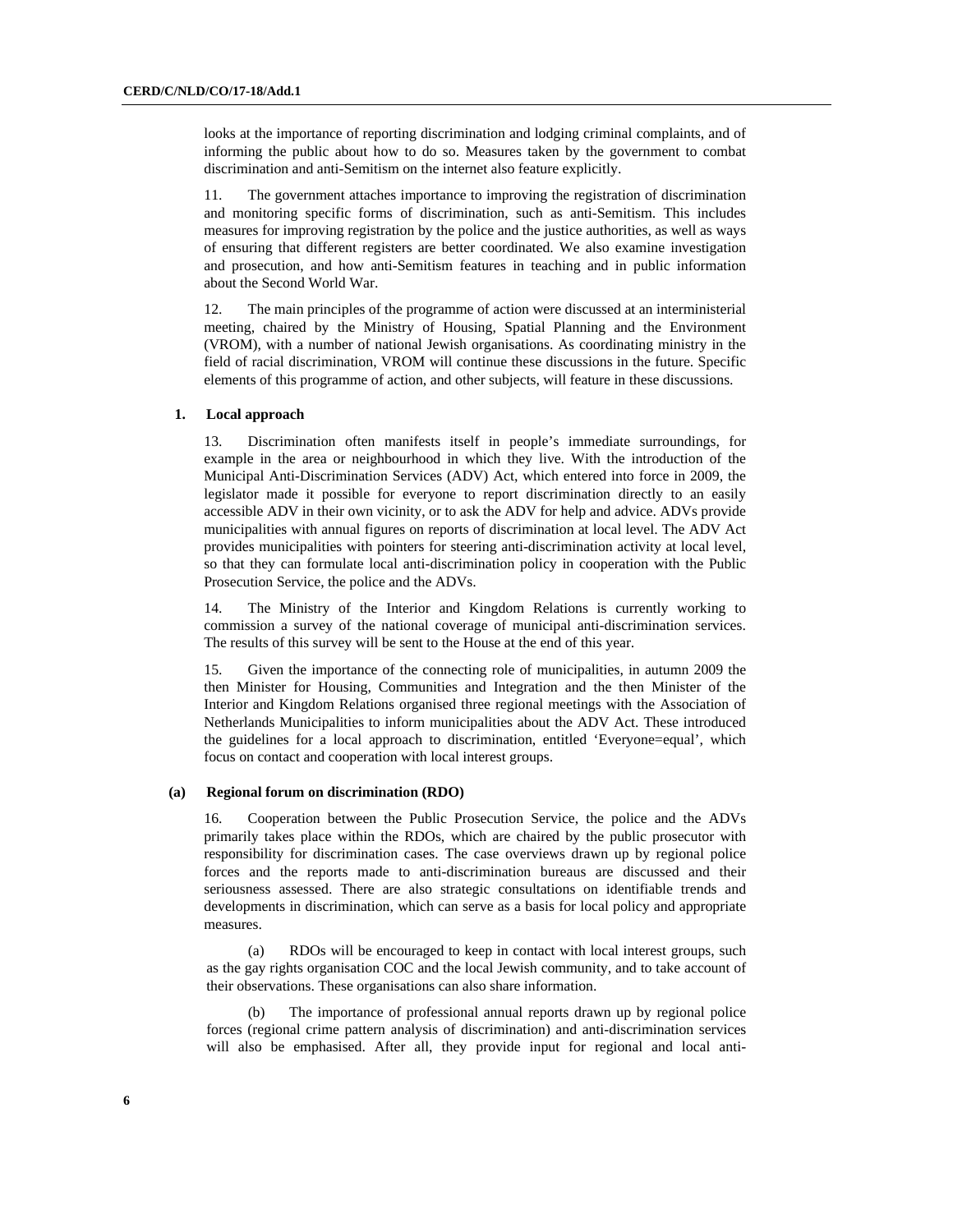discrimination policy, including combating anti-Semitism, which should be developed and implemented under the direction of the municipality.

### **(b) Dealing with street culture**

17. It is the government's duty to ensure that undesirable, violent expressions of street culture are dealt with. Street culture often expresses itself in a lack of respect and in intolerance for women, homosexuals, Jews and people with a disability and can be discriminatory. It is characterised by macho behaviour, which can be offensive and violent. It is mostly displayed by unsupervised, poorly educated youths, typically around 18 years of age, in response to peer pressure. This behaviour is unacceptable and, in certain cases (including discrimination), criminal.

In 2009 the Minister for Housing, Communities  $\&$  Integration, the Ministers of the Interior & Kingdom Relations and Justice and the Minister for Youth & Families, entered into partnership with 22 municipalities to tackle the issue of at-risk juveniles of Moroccan-Dutch backgrounds, and with a further 22 to tackle those of Antillean-Dutch backgrounds. One of the main objectives is to reduce antisocial behaviour by deploying street coaches and family managers, for example.

19. Over the past few years, a number of municipalities have gained useful experience in cooperation, good practice and preconditions for combating street culture-associated antisocial behaviour. As promised in the Memorandum on Integration Policy 2007-2011 (Parliamentary Papers II, 2008-2009, 31 268, no. 13), the Minister for Housing, Communities and Integration will ensure that best practices are shared with other municipalities.

20. A seminar on discrimination in street culture will be held during the conference organised by the Ministry of Housing, Spatial Planning and the Environment and the Ministry of Social Affairs and Employment in autumn 2010 to present the results of the 2009 Racial Discrimination Monitor and the monitor on discrimination against non-western migrants in the labour market.

#### **(c) Propagating the core values of the rule of law**

21. Local efforts to combat discrimination begin not just on the street, but also in community centres, youth centres and schools. The government attaches importance to propagating the core values of the rule of law and educating people about the dangers of discrimination.

22. The government propagates core values such as freedom, equality and solidarity. This is reflected in the activities set out in the Action Plan on Polarisation and Radicalisation 2007-2011. Where possible, there will be specific focus on combating anti-Semitism.

23. The Ministries of the Interior & Kingdom Relations and Housing, Spatial Planning & the Environment have already started up projects in this area. Others are planned. Examples of projects recently initiated include:

 (a) Training youth workers in Friesland to identify and combat xenophobia and anti-Semitism.

 (b) Courses for teachers on how to initiate dialogue with young people on general and sensitive themes and dilemmas in society.

A peer education project in which peer educators are specially trained to reach people of their own age who lack the skills required to deal with feelings of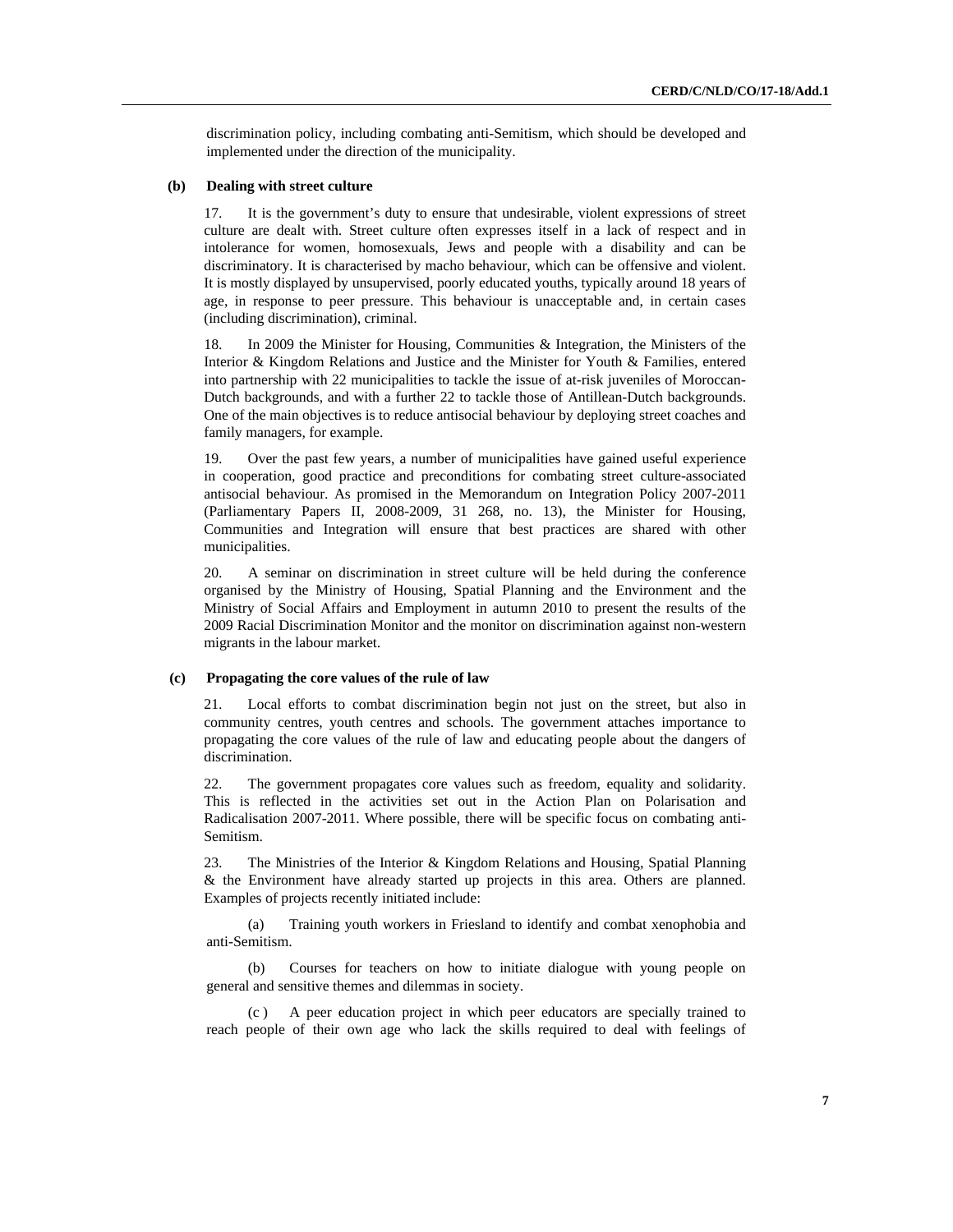frustration, disappointment and discrimination, making them more susceptible to extremism and social isolation.

24. Examples of newly proposed projects include:

 (a) Support for the syllabus on the Second World War in perspective, in which Jewish and Muslim pupils teach others about the Second World War, the Holocaust and developments in the Middle East.

 (b) A joint project with Codename Future and the Forum for Democratic Development to combat negative forms of polarisation in secondary schools which will focus specifically on anti-Semitism, homophobia and Islamophobia.

25. Nuansa, the Knowledge and Advice Centre on Polarisation and Radicalisation for the general public, municipalities and professionals, is always on hand to deal with questions and give advice on tackling anti-Semitism, for example.

26. One important example of a local approach to cooperation between different population groups is the Amsterdam Jewish-Moroccan Network. The network, which receives financial support from the Minister for Housing, Communities and Integration, uses public information and debates to reduce tension between the Moroccan and Jewish communities and make it a subject for discussion.

27. The government believes it is important to maintain contact with national interest groups that can help in identifying regional problems, for example. We are in regular contact with national Jewish organisations, such as the Central Jewish Council (CJO), the Centre for Information and Documentation on Israel (CIDI) and the Dutch Auschwitz Committee. These contacts, which are coordinated by the Minister for Housing, Communities and Integration, focus on developments in anti-Semitism and the position of the Jewish community in the Netherlands.

### **2. Importance of reporting incidents and lodging criminal complaints**

28. If discrimination is to be properly combated, people need to report discriminatory incidents to the police or, at least, to an ADV, confidential adviser, interest group or the Equal Treatment Commission. The government believes this is of the utmost importance.

29. It is easy for people to report discrimination to an ADV, or to ask it for help and advice. According to the Board of Procurators General's Instructions on Discrimination, the police should always register criminal complaints of discrimination; reports and/or criminal complaints initiate the prosecution process, and allow local and national authorities to gain a better overview of the scope and nature of the issue and formulate a targeted approach. If it emerges that there are multiple reports or complaints of discrimination centring on one neighbourhood, street or school, the police, municipality and anti-discrimination service can take action, for example in cooperation with the school.

30. The government is working to increase on people's willingness to report discrimination. According to the 2009 Racial Discrimination Monitor, one third of respondents to the survey on experiences of discrimination were unaware that a criminal complaint of racial discrimination can be made to the police. Moreover, it also emerged that a common reason for not reporting discrimination was the belief that it would not make a difference.

31. In summer 2009 the Ministry of the Interior and Kingdom Relations commissioned a major national information campaign to increase the willingness to report discrimination, using the website www.discriminatie.nl and the telephone number 0900-2 354 354. The campaign, which had the tagline 'Do you have to leave yourself at home when you go out?', emphasised that no-one in the Netherlands should have to pretend they are something they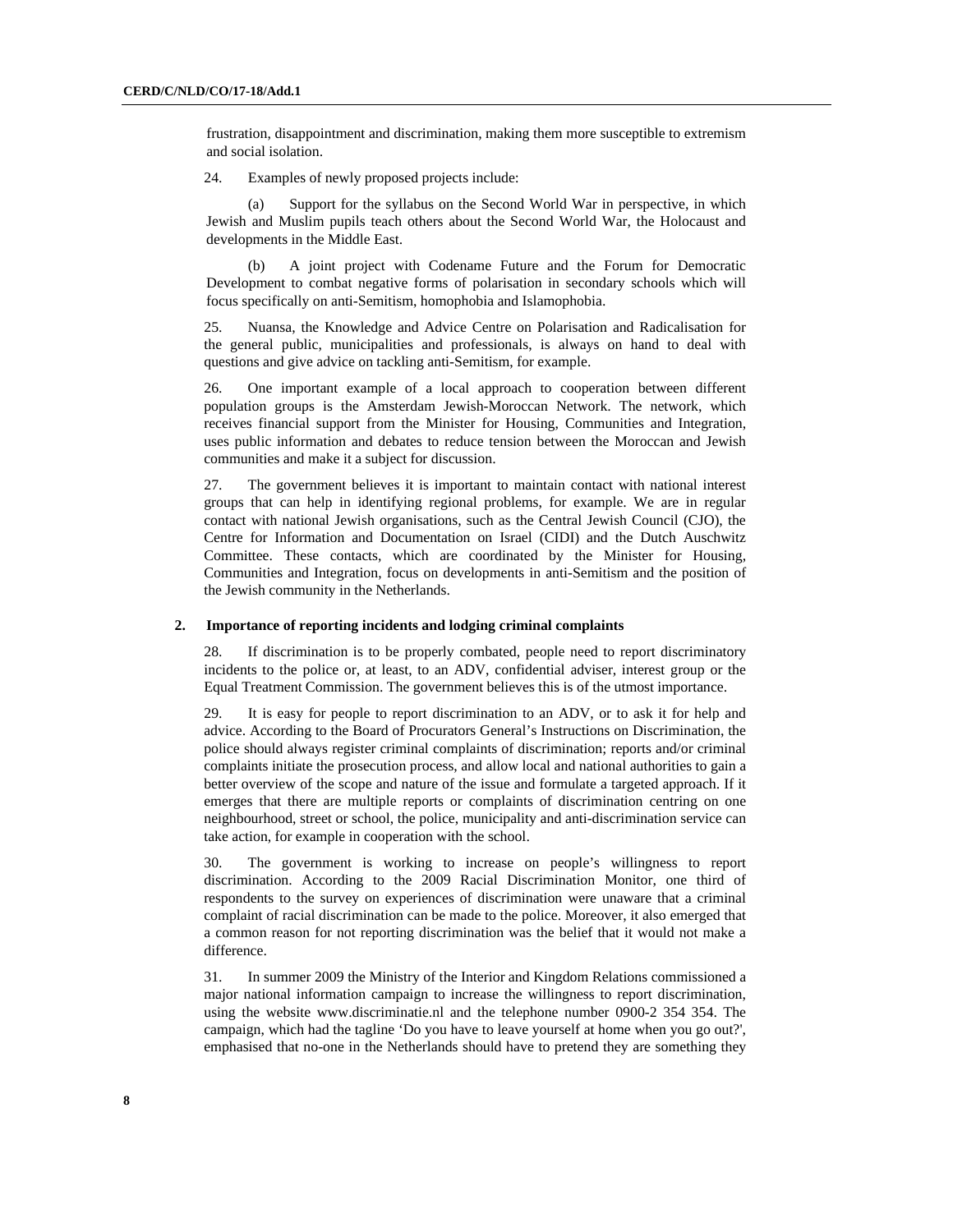are not. Reports of discrimination to ADVs during the campaign were three times higher than during the same period the previous year.

32. The Ministry of the Interior and Kingdom Relations is repeating the campaign from 23 August to 26 September 2010. A special edition of the free newspaper *Metro* was published, focusing on discrimination, including anti-Semitism.

33. The police are also campaigning to increase people's willingness to report discrimination. The new website, www.hatecrimes.nl, allows people to report homophobic, racist or anti-Semitic incidents (hate crimes) online, anonymously if they wish, or to make an appointment to lodge a complaint with the police in person.

34. The Police Diversity Expertise Centre (LECD) will contact Jewish organisations to inform them of this website.

35. Increasing people's willingness to report discrimination is also part of central government's programme on safe working conditions for public sector employees. Employers play an important role in this. They are given advice and encouraged to report any violent incidents affecting public sector employees, e.g. the police or public transport workers, in the course of their work (on behalf of the employee or of their own volition).

36. This is a good example of involving people in the victim's direct environment and making clear how they can help. Family, friends and employers can all support a victim of discrimination when they report the incident, reinforce the message that no-one should have to tolerate discrimination and anti-Semitism, and give them the extra impetus they need to take action.

37. The websites www.discriminatie.nl and www.hatecrimes.nl provide victims and witnesses of discrimination and those around them with advice about how to deal with it.

### **Internet**

38. The government also attaches great importance to combating discrimination on the internet. It is important that there is somewhere where internet users can report discriminatory statements they encounter on the net.

39. The internet is increasingly important as a medium, to young people in particular. The anonymity and scant checks (or, indeed, scant options for carrying out checks) mean it can function as a refuge for discriminatory statements (and other criminal activities) which would attract attention more quickly in the offline world. It is difficult to determine the exact extent of discrimination on the internet. The Internet Discrimination Hotline (MDI), which is fully funded by the Ministries of Justice and of Housing, Spatial Planning & the Environment, receives an annual average of 1200 reports of discriminatory statements on the internet. About 20% – the largest category – relate to anti-Semitism.

40. As in previous years the Dutch government provided a grant for the MDI in 2010. The MDI's main task is dealing with reports of discriminatory statements on the internet by asking websites to take down criminal utterances. If they refuse to do so (which rarely happens), the MDI reports them to the Public Prosecution Service.

41. Internet users can report discriminatory statements to the MDI or to the police. Dutch websites and providers (and their moderators) usually have their own systems in place e.g. house rules to ensure they are not hosting information that constitutes an offence. Guidelines for moderators on how to moderate criminal discriminatory statements on the internet can help them improve website management.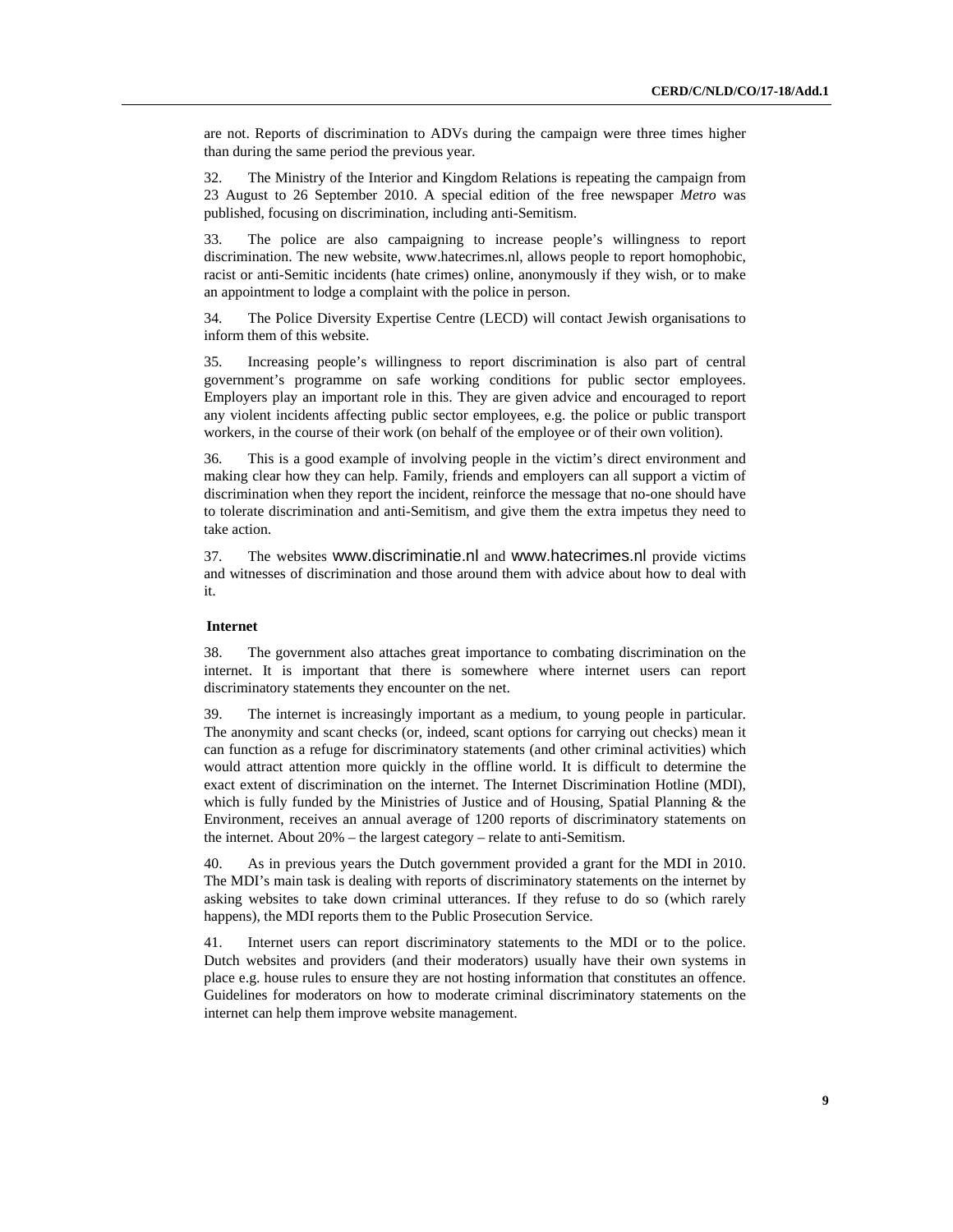42. The Ministry of Housing, Spatial Planning and the Environment and the Ministry of Justice are compiling guidelines for web managers and moderators to help them keep their sites 'clean'.

43. Websites subsidised by the government have a special responsibly to ensure no criminal statements appear.

44. We will be looking at how, and to what extent, a uniform government line can be taken on agreements (e.g. grant conditions) with websites funded, or partly funded, by the government regarding efforts to remove criminal discriminatory statements as soon as possible.4

### **3. Registration and insight**

45. It is not enough that discrimination is reported. It has to be uniformly registered if we are to gain useful insight and monitor it. This is not just about ensuring that each body (i.e. the Public Prosecution Service, the police and ADVs) registers reports; it is equally important that they agree on how they do so, and share information. This section looks at various measures for improving registration, and the Voordewind motion regarding the registration of anti-Semitism by police and the justice authorities.

#### **(a) Improving and coordinating registration**

46. Since 2008 the police have operated a uniform regional case overview system, in which each regional force can register discriminatory incidents. Data are transferred from the new national police registration system (BVH) to the case overview and categorised by the grounds for discrimination (e.g. anti-Semitism or sexual orientation). The incidents registered may concern discrimination as a criminal offence in its own right or another offence (e.g. assault or criminal damage) in which discrimination was a motive. The new registration system allows the police to add the code 'discrimination' to offences in the latter category. A national system query (i.e. search command using key words) has been developed to retrieve discriminatory incidents from the BVH. Regional case overviews are regularly discussed at regional forums on discrimination, in line with the Board of Procurator General Instructions on Discrimination (see section 2b). Each year the police draw up a national crime pattern analysis of discrimination, called Poldis, based on the regional case overviews. Poldis examines various grounds for discrimination, such as sexual orientation and anti-Semitism.

47. Poldis 2009 shows that further steps need to be taken to improve data collection and registration of discrimination, including anti-Semitism, and make it transparent and uniform. In response to this the police are speeding up the completion of an existing project designed to improve the registration of discrimination. The aim is to develop clear research questions, registration based on statutory grounds for discrimination and a more uniform and nationally supported means of registering incidents by regional forces. It will also look at which elements of registration could be further computerised, so as to lighten the workload of regional forces.

48. I have asked the Board of Chief Constables to report to me before the end of the year on the completion of the project to improve police registration of discrimination.

<sup>&</sup>lt;sup>4</sup> For example Eberhard van der Laan, the former Minister for Housing, Communities and Integration, made agreements with www.marokko.nl and www.maroc.nl, both of which received grants, on removing within the hour texts that incite hatred or discrimination (Parliamentary Papers II 2009- 2010, 32 123 no. 24).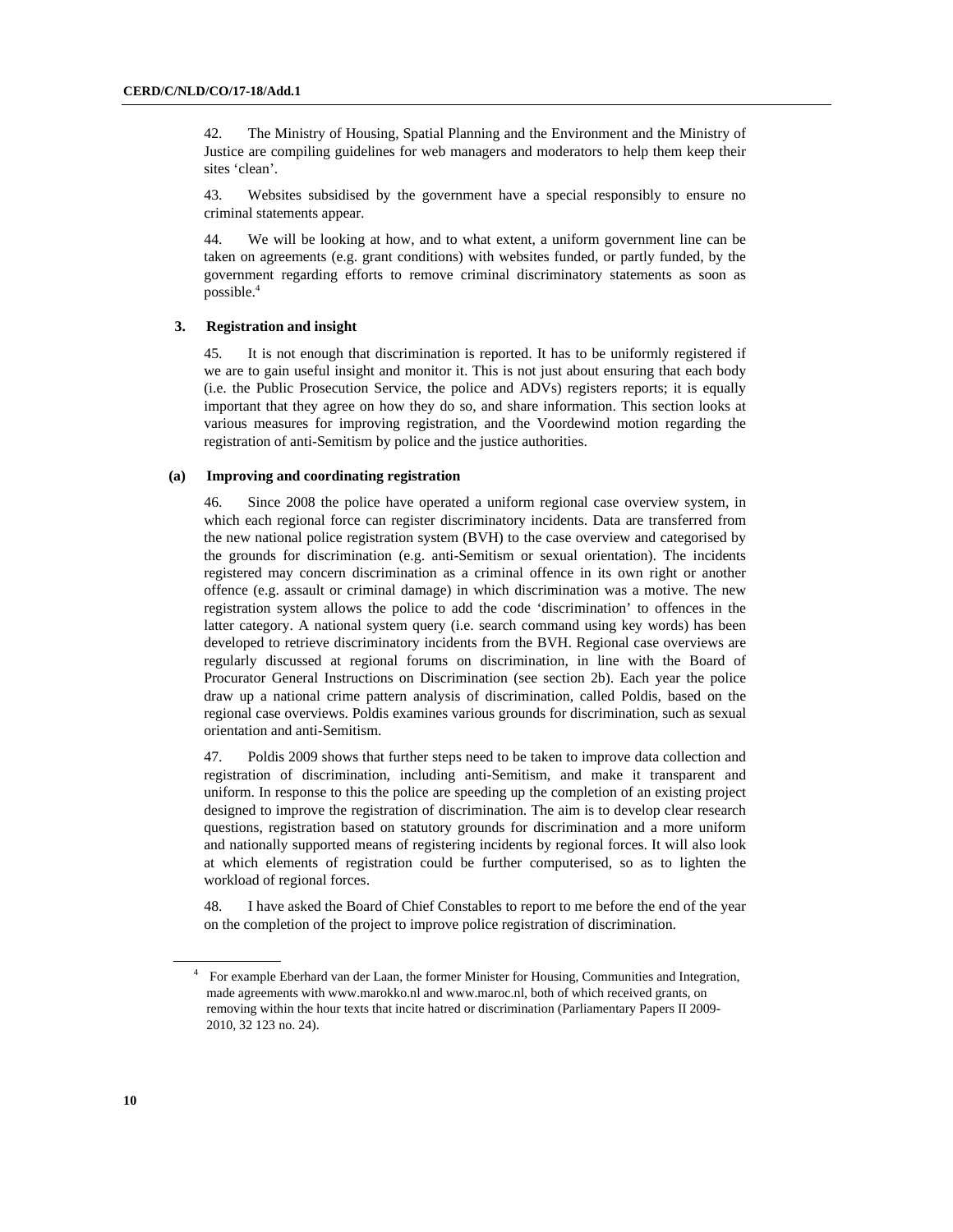49. The Public Prosecution Service's National Discrimination Expertise Centre (LECD-OM) reports annually on discrimination cases, classifying them by the grounds for discrimination. The most recent available report dates from 2008 (the report for 2009 is due in the autumn).

50. The Public Prosecution Service's new GPS registration system makes it possible to register criminal offences with a discriminatory element (e.g. an assault committed with a discriminatory motive).

51. In 2012 the Public Prosecution Service will have national figures available which will offer insight into the number of discrimination offences and other offences with a discriminatory element.

52. The national working group on a joint strategy for tackling discrimination  $(GAD)^5$ has concluded that ensuring uniformity in the registers kept by the Public Prosecution Service, the police, ADVs, the MDI and the Equal Treatment Commission is an important follow-up step, as is coordinating the publication of the various annual reports and statistics on discrimination. This spring a series of expert meetings was launched, with the aim of improving oversight of the problem of discrimination.

53. In early 2011 the GAD working group will present the results of the expert meeting on making discrimination registers uniform and coordinating annual figures.

### **(b) Monitoring**

54. Central government is monitoring the situation in order to keep track of developments in discrimination in the Netherlands, and to be able to continue developing and implementing a targeted policy. Central government has commissioned a limited number of discrimination monitors to be implemented periodically in the Netherlands, focusing on various grounds (e.g. race) and areas (e.g. the labour market). Proper registration of incidents of discrimination is vital for accurate monitoring. As data drawn from reports and criminal complaints does not say everything about actual discrimination, people's experiences, or the causes of increases or decreases in the figures, most monitors also draw on research on experiences and literature searches. The aim is to obtain a fuller impression of the nature and extent of discrimination, given that not all discrimination people experience, e.g. in the form of incitement to hatred and homophobic or anti-Semitic violence, is reported.

55. The Minister for Housing, Communities and Integration has commissioned a regular Racial Discrimination Monitor, which looks at anti-Semitism in depth. On 1 July 2010 the 2009 Racial Discrimination Monitor and the non-western migrant discrimination monitor were sent to the House, accompanied by a government response (Parliamentary Papers II 2009-2010, 30 950, no. 18). In addition to the monitors commissioned by central government, the Anne Frank Foundation and Leiden University will report on research into contemporary racist and extremist utterances in the 2011 racism and extremism monitor. The project has been awarded a grant by the Ministry of Health, Welfare and Sport.

56. Central government will continue to monitor developments concerning discrimination in the Netherlands.

<sup>&</sup>lt;sup>5</sup> The working group, chaired jointly by the Ministries of the Interior & Kingdom Relations and Justice, encompasses representatives of the Ministry of Housing, Spatial Planning and the Environment, the Public Prosecution Service, the police, Art.1 (ADVs), the Association of Netherlands Municipalities (VNG) and the Equal Treatment Commission.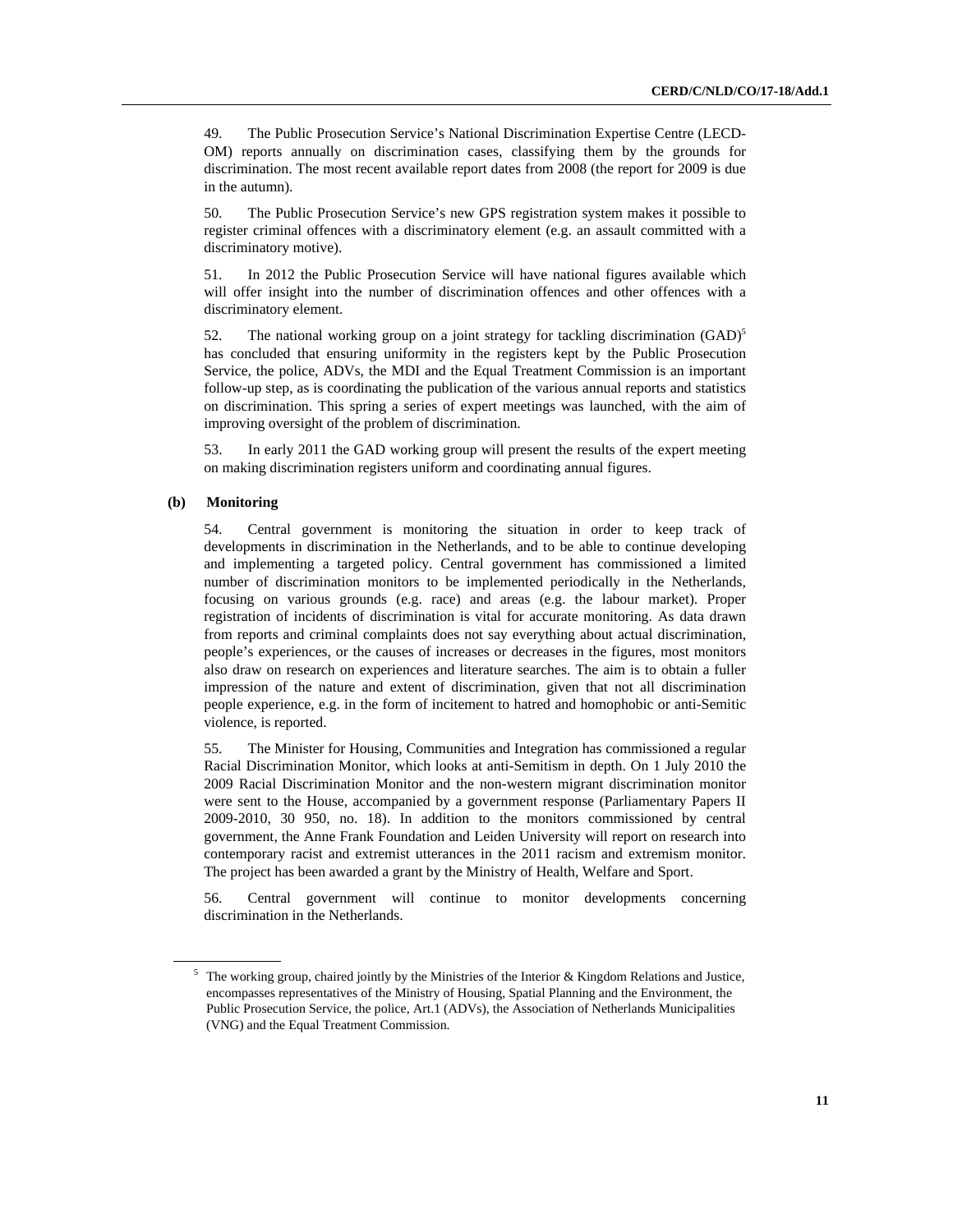57. Regular research into experiences of discrimination will give us greater insight into the issue. As Minister of the Interior and Kingdom Relations, I propose conducting a periodic survey of commonly experienced forms of discrimination (where this is not already happening). This will encompass anti-Semitism.

#### **4. Investigation and prosecution**

58. Various methods are employed for the investigation and prosecution of specific forms of discrimination (e.g. homophobia and anti-Semitism).

### **(a) Investigation**

59. The decision on whether to employ targeted investigation methods is made at local level, on the basis of local knowledge. The RDOs play an important part in this (see under 2a). The use of alternative methods of investigation is also a local matter, as long as they are permitted by law. As previously stated during the emergency debate on anti-Semitism on 24 June 2010, the use of undercover officers, although legally possible, is not seen as an obvious choice, for reasons of proportionality (i.e. their use should be limited to serious offences) and subsidiarity (i.e. it should only be used if other investigative methods have proved unsuccessful). However, this decision should also be made at local level.

### **(b) Prosecution**

60. Policy on prosecution is set out in the Board of Procurators General's Instructions on Discrimination, which specify that the police must always register criminal complaints of discrimination, without assessing whether discrimination actually took place. That is the task of the Public Prosecution Service.

61. If discrimination has taken place, and the case can be proved and the suspect is criminally liable, the Public Prosecution Service will always prosecute. When prosecuting offences featuring a discriminatory element, e.g. a violent crime committed with a discriminatory motive, the Public Prosecution Service includes the discriminatory element as an aggravating circumstance when demanding sentence. As of 1 September 2009, the presence of a discriminatory element means any sentence handed down will be increased by 50%; previously, the figure was 25%.

62. Discriminatory language and/or gestures (other than those referred to in article 137e of the Criminal Code) disrupt the life of society. Such utterances should therefore also be seen as aggravating circumstances when offences have been committed.

63. When determining the sentence that should be demanded, the Public Prosecution Service may decide to add an educational element to an alternative sanction, for example a visit to the Anne Frank House. Whether this is deemed effective, and the form it should take, are determined at local level by the Public Prosecution Service and the partners in the criminal justice system.

64. It should again be emphasised that the effective investigation and prosecution of discrimination relies on people lodging criminal complaints, and reporting possible discriminatory elements in 'regular' offences.

#### **5. Education and public information on the Second World War**

65. Combating discrimination, including homophobia and anti-Semitism, also features in education. For example, the government believes it is important to educate young people about the Second World War, the Holocaust, human rights, discrimination and to strive for a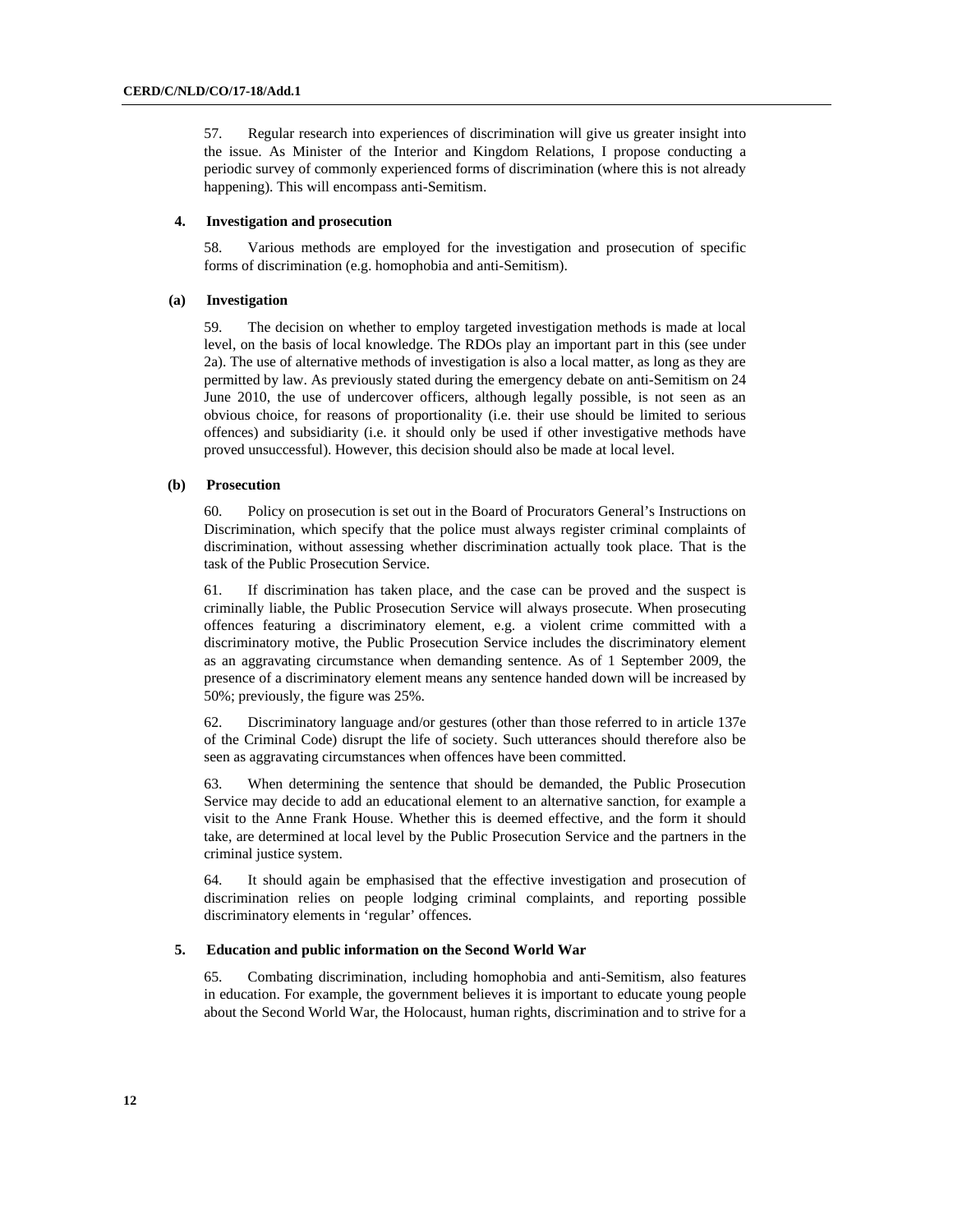discrimination-free learning environment.<sup>6</sup> The government also helps to keep the memory of the Second World War alive. Providing public information on this period is important, because the significance and consequences of exclusion and discrimination are issues we still face today.

#### **(a) Education**

66. Themes such as anti-Semitism and sexual diversity are covered in schools within a wider framework, within which pupils learn that whatever people's religion or belief, race, sex, sexual orientation or other characteristic, they are all equal and must be treated as such in equal circumstances. Inclusion in the syllabus of topics such as the Second World War, the Holocaust, human rights and/or knowledge of and respect for different ideas and lifestyles is compulsory (specified as exit qualifications, attainment targets and/or core tasks). They may be included in a number of different ways, e.g. in subjects such as history or social studies, or as part of schools' statutory obligation to foster active citizenship and social integration (citizenship education). A great deal of teaching material is available.

67. The Dutch Canon has been included in the attainment targets for primary schools and for the lower forms of secondary schools since 1 August 2010. Teachers can draw on the 50 icons or 'windows' of Dutch history to illustrate the 10 periods specified in the attainment targets. One of the icons is 'Anne Frank (1929-1945) / the persecution of the Jews'.

68. .Anti-Semitism in particular, and discrimination in general, feature in the general part of schools' safety policy as well as in the syllabus. The Ministry of Education, Culture and Science supports the Centre for Safety at School (CSV, www.schoolenveiligheid.nl), which helps schools make the school environment safe for all pupils. The CSV focuses on social safety by addressing themes including discrimination, racism, sexual harassment, including harassment of homosexual pupils, extremism, violence and personal interaction.

69. The CSV places particular importance on anti-Semitism and Holocaust denial, providing teaching materials, publications, tips and good practices on this theme, including the 'Anti-Semitism: old and new prejudices' learning package produced by the Anne Frank Foundation. The CSV also publishes two information sheets touching on discrimination and anti-Semitism, including one on 4 and 5 May (Dutch remembrance day and liberation day) in multi-ethnic classes. Separate versions are produced for primary and secondary schools, giving practical teaching materials and information on projects and activities about 4 and 5 May, remembrance, and the Second World War. Schools are free to determine the material they use and how they tackle the themes.

70. The Ministry of Education, Culture and Science monitors safety in secondary and special schools and in primary schools every two and four years respectively. The Secondary Vocational Education Council also monitors safety in vocational schools every two years. These monitors chart the safety situation in Dutch schools and give insight into safety policy and its effectiveness.

71. As of the 2011-2012 school year, the Ministry of Education, Culture and Science plans to make it compulsory for all primary, special, secondary and vocational schools to register all incidents of aggression and violence in which discrimination (on the grounds of e.g. race, sex and sexuality) features. The Bill should be submitted to the House this autumn.

<sup>&</sup>lt;sup>6</sup> See the progress report on equal rights for homosexuals 2008-2010 (Parliamentary Papers II 2009-2010, 27 017, no. 72) sent to the House on 24 June 2010 by the State Secretary for Education, Culture and Science